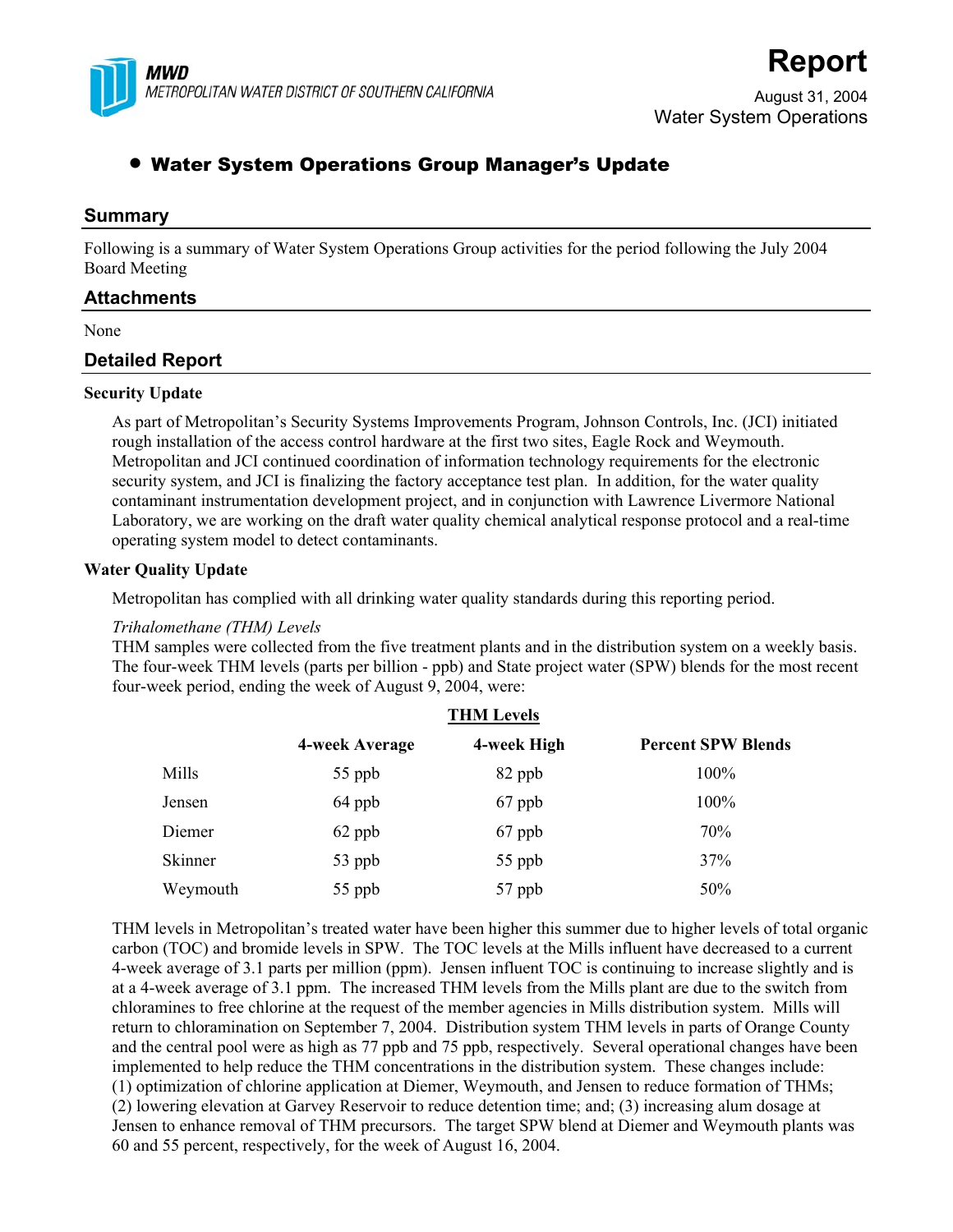# *Perchlorate*

Perchlorate samples were collected from 34 locations within Metropolitan's system in August 2004. Perchlorate was not detected above the California Department of Health Services' (CDHS) detection limit for purposes of reporting (4 ppb) in any monitoring location. The most recent six-month running averages (March - August 2004) for the Weymouth, Diemer, and Skinner plants were also less than 4 ppb. Currently, there is no regulatory standard for perchlorate, and the setting of a final maximum contaminant level (MCL) is not expected for at least a year.

Perchlorate clean-up efforts in Henderson, Nevada continue. Based on our weekly monitoring data and the real-time flow data provided by the Nevada Department of Environmental Protection (NDEP), the average loading at North Shore Road for July 2004 was calculated to be 144 lbs/day. The average load measured for July 2004 falls within the 95 percent confidence level for the predicted perchlorate loads.

Perchlorate loads measured at North Shore Road are presented in the figure below:



Metropolitan staff will participate in a tour of Kerr McGee's new 1,000 gallons per minute (gpm) biological treatment plant on August 26, 2004. The biological treatment plant has been in operation since April 2004, and is replacing the ion exchange units.

# *Chromium 6*

Metropolitan continues to participate in the Department of Toxic Substance Control's (DTSC) Consultative Workgroup, in order to ensure that Metropolitan's interests are represented and protected against potential contamination emanating from the Pacific Gas and Electric (PG&E) Topock Gas Compressor Station site along the Colorado River. In earlier updates, it was indicated that groundwater extraction began on March 8, 2004, at the Topock site at a rate of 20 gallons per minute. On June 30, 2004, DTSC granted PG&E conditional approval to begin extraction of additional groundwater to protect the Colorado River. Discussions are currently taking place to increase current pumping efforts by this fall, to a maximum of 135 gpm. Metropolitan's Board authorized the sale of Metropolitan property located near the PG&E Topock site to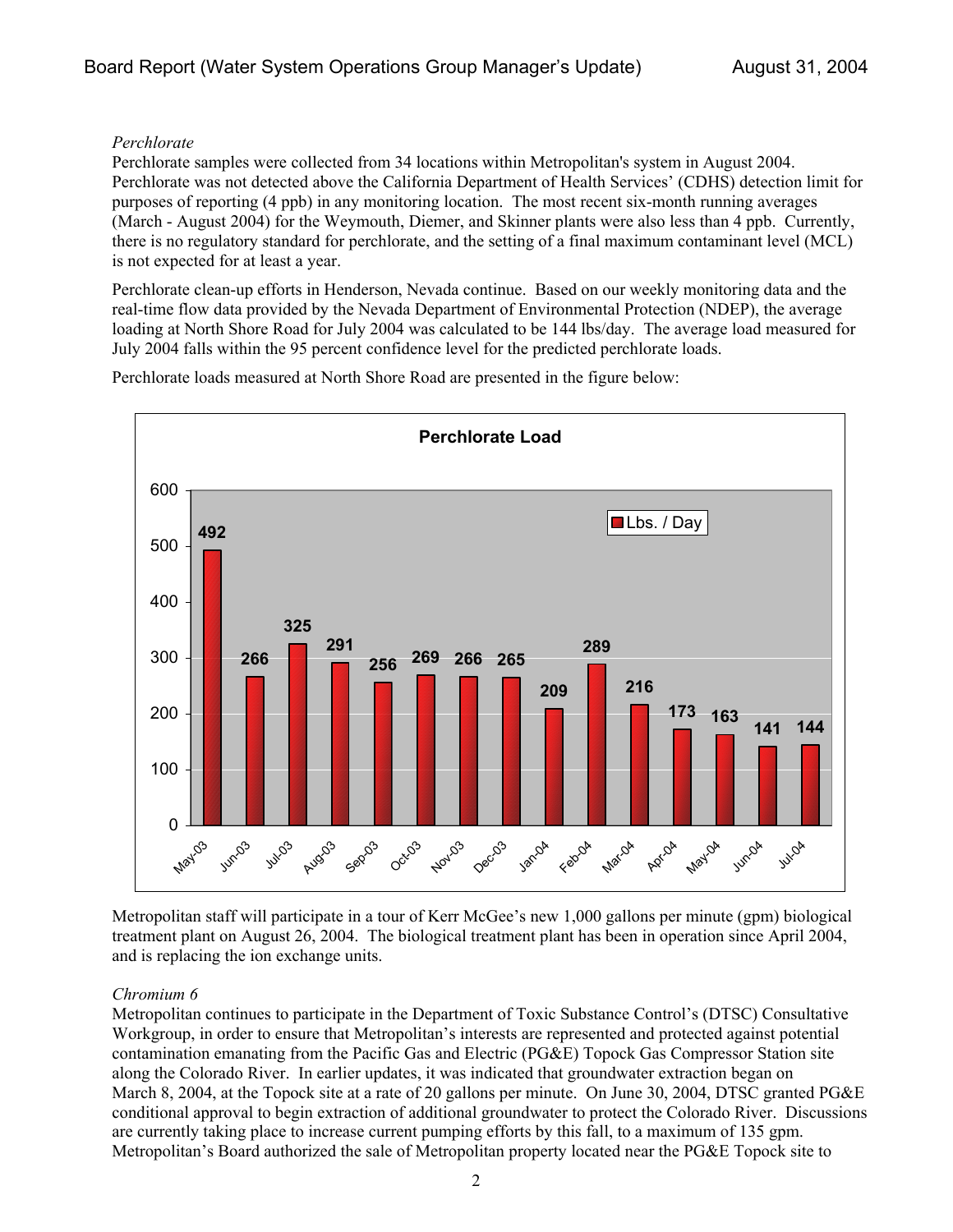PG&E. PG&E plans to use the parcel for installation of a treatment facility that would allow for the extraction of additional groundwater.

Monthly sampling of the Colorado River near the PG&E site continues. Chromium 6 was not detected (<0.03 ppb) in the samples collected in August. Currently, there is no drinking water standard for chromium 6. The CDHS MCL for total chromium is set at 50 ppb. The California Office of Environmental Health Hazard Assessment (OEHHA) is working on a public health goal, which will be used by CDHS to set an MCL for chromium 6 in the upcoming year.

### *Taste-and-Odor*

There is currently a taste-and-odor event in Lake Skinner with algae producing both methylisoborneol (MIB) and geosmin to 8 and 64 parts per trillion (ppt), respectively. Copper sulfate treatment was conducted on August 25, 2004. The Skinner treatment plant has switched to partial by-pass from the lake to minimize the effects of the MIB and geosmin. Levels of MIB and geosmin in the Skinner plant effluent (since August 8) have ranged from 4 to 9 ppt and 3 to 21 ppt, respectively.

There are taste-and-odor producing algae growing in the California Aqueduct, especially in the East Branch of the State Water Project (SWP). DWR treated the aqueduct with copper sulfate on Friday, July 16; however, while production was slowed, it continued and eventually reached 21 ppt MIB and 25 ppt geosmin in the past week. Levels of MIB and geosmin from Silverwood Lake are about 10 ppt for both compounds at this time.

In Live Oak Reservoir, attached algae produced MIB to as high as 35 ppt between August 8 and 15. This production caused elevated MIB levels at the Diemer plant of 6 to 12 ppt from August 9 through 14. The water level in the reservoir was lowered and the algae treated with hypochlorite on August 15 and 16. Assessment of the effectiveness of the treatment continues.

Another geosmin producing algae has begun to bloom in Castaic Lake. Levels as high as 96 ppt were observed at the inlet of the lake. Currently, no geosmin has been detected leaving the lake; however, levels of geosmin at the outlet tower at a depth of 45 meters were measured at 10 ppt. Metropolitan is working with DWR to schedule treatment of the lake with copper sulfate on Thursday, September 2, 2004.

The levels of taste and odor compounds in other source waters and treatment plants are at background levels.

#### *Total Dissolved Solids (TDS) Levels*

The August 2003 through July 2004 twelve-month flow-weighted average TDS levels for the Diemer, Skinner, and Weymouth filtration plants were 421, 499, and 427 ppm, respectively.

# **Water Treatment Update**

# *Skinner Plant / Tucalota Creek Discharge*

On Wednesday, August 18, 2004, the Skinner treatment plant operating staff discovered that sludge-laden water from the plant had been inadvertently discharged into Tucalota Creek that crosses through the plant site. Early investigations revealed that a restriction in the sludge line to the new sludge thickeners had caused a backup and overflow into an unused earthen sludge lagoon; and this lagoon overflows into Tucalota Creek. Approximately 30,000 to 45,000 gallons of non-hazardous water exceeded the standards for both color and total suspended solids that can be discharged into the dry creek and was contained within District property. Notifications were made to the appropriate regulatory agencies including the Riverside County Department of Environmental Health, the California Department of Fish and Game, and the San Diego Regional Water Quality Control Board. The discharge was contained within Metropolitans property, but approximately 1,000 linear yards of the creek bed were affected. With the approval of the regulatory agencies, the clean-up process began immediately using contract services and is expected to be complete by September 2, 2004. Changes to the sludge line overflow structure have been made to preclude this from reoccurring.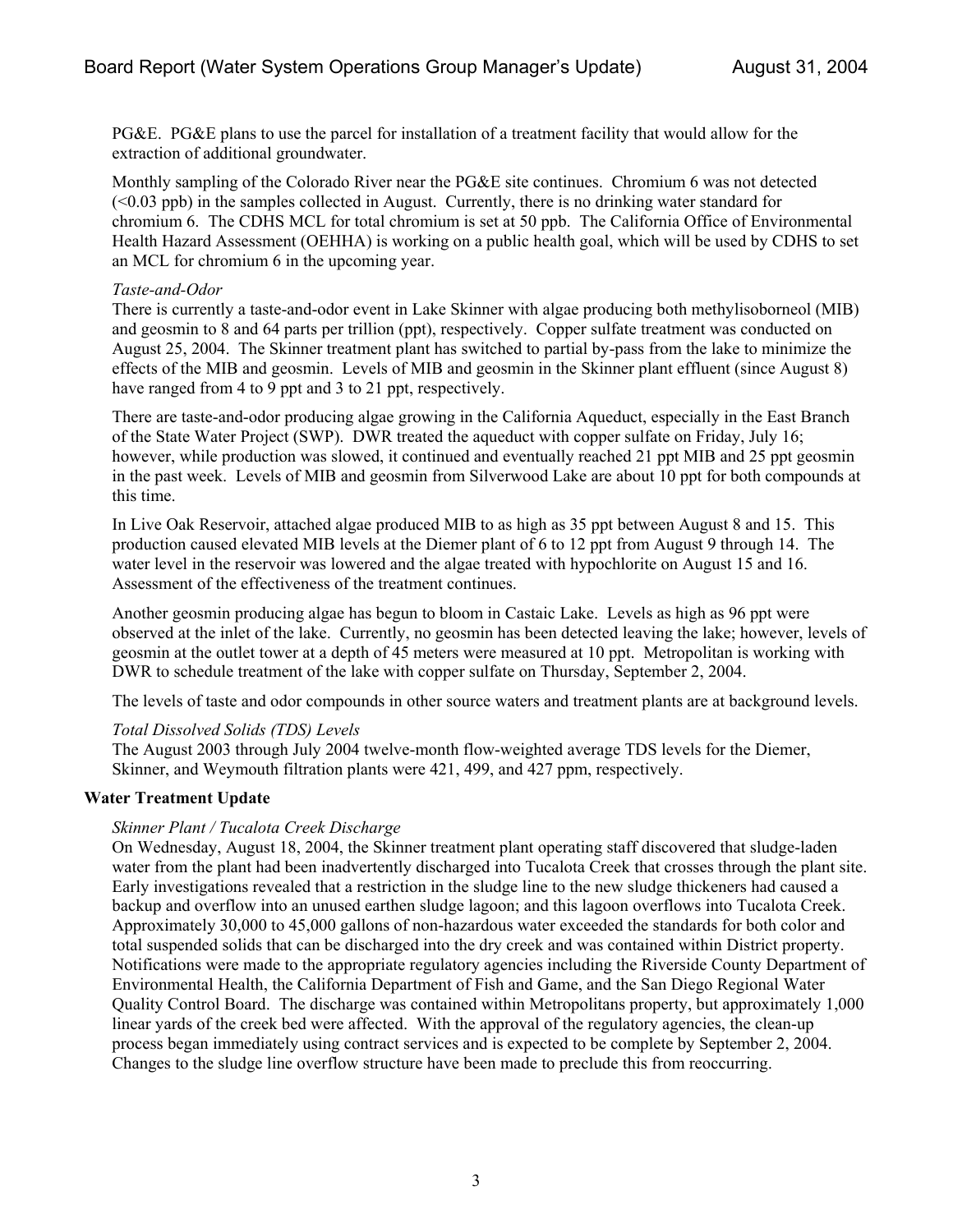# **Conveyance & Distribution Update**

#### *Shutdowns*

During the week of August 9, 2004, a citizen informed Metropolitan that the ground around one of our access structures on the West Valley Feeder No. 1 in the Northridge area appeared to be wet. Due to an increasing rate of flow from this area of the pipeline, it was shutdown and dewatered from August 21 through 27. Subsequent investigations revealed that two sections of concrete-encased prestressed concrete cylinder pipe were cracked. The cause is still the subject of investigation, but the leakage has been stopped by the installation of temporary internal bands and rubber seals. Engineering is now designing a section of new steel pipeline to bypass the leaking area, and also to replace an adjacent section that was repaired following the 1994 Northridge earthquake. That relocation is tentatively planned for construction in the spring of 2005. While Metropolitan owns this pipeline, it is currently leased to the Los Angeles Department of Water and Power under an agreement that has been in effect since 1977. During this shutdown, Los Angeles was able to utilize an emergency Metropolitan service connection to maintain service to its customers.

Internal repairs to the Orange County Feeder, at the intersection of Bristol Street and Sunflower Boulevard in Costa Mesa, were completed in July 2004. It appears that the leak was due to a hit by a horizontal drilling operation conducted by a third-party contractor, which damaged the pipeline's coating and eventually corroded through the steel cylinder. Staff is concerned that there may be additional damage to the external coating in the same area. We are working with the city to obtain approval for an excavation, external inspection, and repair (if needed) of the pipeline. Once this approval is obtained, the inspection will be scheduled. Assuming no major damage is found, the pipeline will not need to be shut down for this work.

### **Operations and Maintenance Update**

#### *Maximo Upgrade*

The Maximo software and database has been upgraded to version 5.2. Problems during rollout affecting system stability have been resolved and the system is now operating satisfactorily. Maintenance Planning Unit staff is continuing development of data and reporting standardization and improved business practices to ensure effective maintenance planning.

#### **Water System Update**

As of August 23, 2004, total SWP in-basin deliveries for the current calendar year (CY) were 1,171,034 acrefeet (AF). These deliveries include 1,098,508 AF on the East and West Branches, 67,259 AF from the San Bernardino Valley Municipal Water District/Inland Feeder interconnection and 5,266 AF from San Gabriel Valley Municipal Water District. Of the 1,171,034 AF received, approximately 710,000 AF has been from this year's SWP allocation, which is currently set at 1.3 million acre-feet (MAF) for Metropolitan. The remaining deliveries include 2003 Carryover, Turn-Back Pool, Article 21, Article 12(e), Article 14(b), and other SWP sources.

Through August 23, 2004, CRA net deliveries were 467,000 AF, which is 86 percent of the approved net diversion target of 541, 485 AF.

Reservoir levels are indicators of water supply conditions for the SWP, Colorado River and Metropolitan. The following storage levels for key reservoirs reflect monthly data as of August 23, 2004:

| <b>Metropolitan Reservoirs</b>        | <b>Storage to Date</b> | <b>Percent of Capacity</b> |  |
|---------------------------------------|------------------------|----------------------------|--|
| Diamond Valley Lake (DVL)             | 561,900 AF             | 70%                        |  |
| Lake Mathews                          | 150,200 AF             | 83%                        |  |
| Lake Skinner                          | 39,500 AF              | $90\%$                     |  |
| <b>State Water Project Reservoirs</b> |                        |                            |  |
| Lake Oroville                         | 1.95 MAF               | 55%                        |  |
| San Luis Reservoir Total              | 0.45 MAF               | <b>22%</b>                 |  |
| San Luis State Share                  | 0.37 MAF               | 35%                        |  |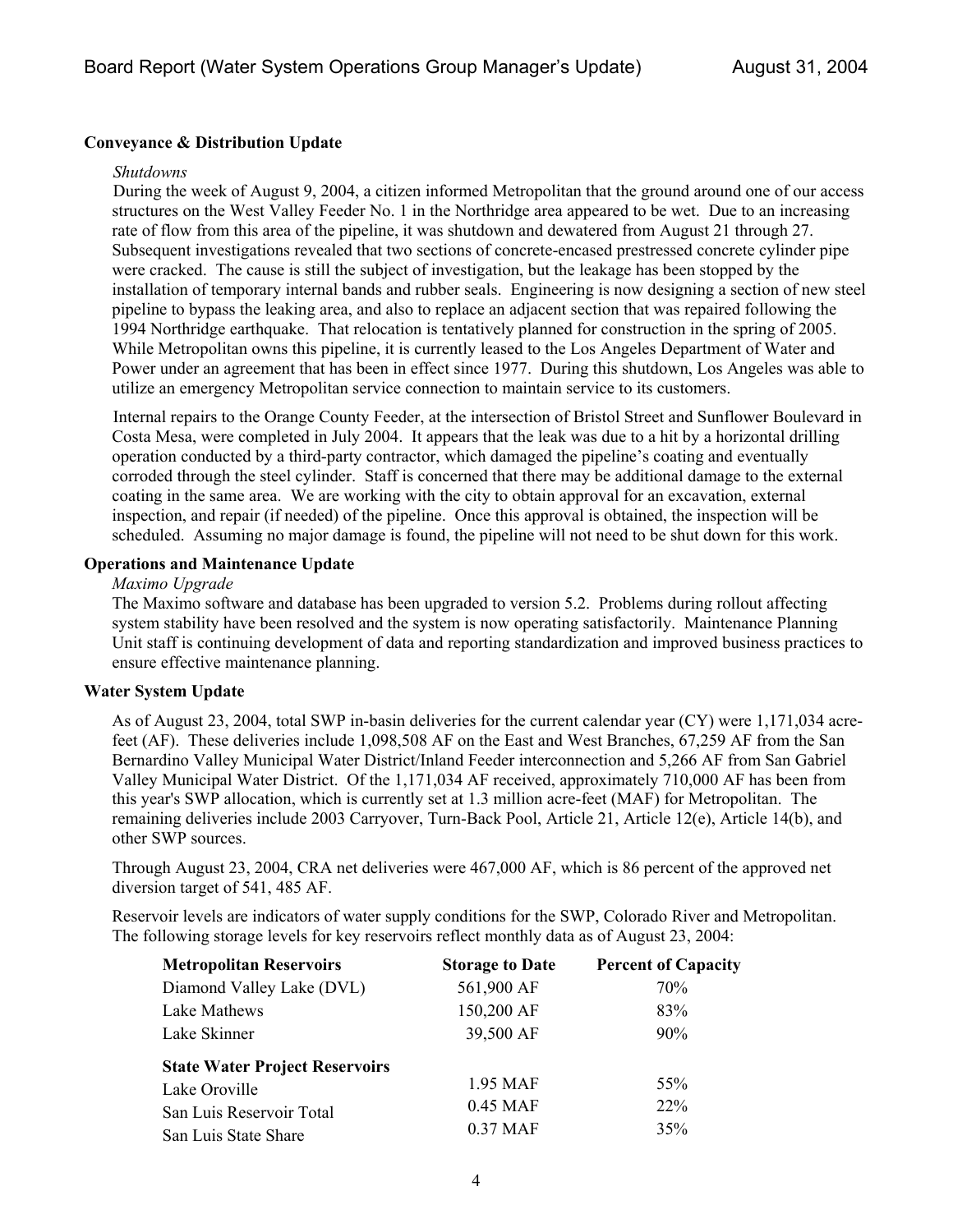| <b>Colorado River Reservoirs</b> |            |     |
|----------------------------------|------------|-----|
| Lake Powell                      | 9.5 MAF    | 39% |
| Lake Mead                        | 14.0 MAF   | 51% |
| <b>SDCWA Reservoirs</b>          |            |     |
| 24-Reservoir Total               | 213,200 AF | 35% |

As of August 23, 2004, Hayfield Basin has received only 17 AF of deliveries in this CY. Total CY 2003 deliveries to the Hayfield Groundwater Basin were 6,700 AF, and overall total deliveries to the basin remain at 74,000 AF. Currently the San Gabriel Valley Groundwater Basin key well elevation is 200 feet above sea level, which is 36 feet below the previous ten-year average of 236 feet, and only 4 feet above the historic low of 196 feet.

#### *Sales and Deliveries*

Final water sales for July 2004 were 249,200 AF. This amount is 12,800 AF, or 5 percent greater than the budgeted amount of 236,400 AF.

#### *Precipitation*

The Colorado River system is in its fifth consecutive year of below-normal precipitation and is 83 percent of normal, based on the first 11 months of the 2004 water year (October 2003 through September 2004). Last month, Lake Mead reached its lowest historic 40-year storage at 13.9 MAF. The 2004 water-year runoff into Lake Powell is estimated to be only 52 percent of normal.

As of August 23, 2004, there has been no rainfall at the Los Angeles Civic Center, City of San Diego airport and City of Riverside airport for the past 129 days. For the current water year through August 23, 2004, total precipitation for three southern California cities and the Eight Station Index (a measure of precipitation in the SWP's watershed) is:

| <b>Weather Station</b>     | <b>Precipitation</b> | <b>Percent of Normal</b> |  |
|----------------------------|----------------------|--------------------------|--|
| Los Angeles Civic Center   | 9.25 inches          | $62\%$                   |  |
| San Diego Airport          | 5.20 inches          | 56%                      |  |
| Riverside Airport          | 6.22 inches          | 64%                      |  |
| <b>Eight Station Index</b> | 45.87 inches         | 93%                      |  |

#### **Power Update**

Despite higher temperatures and energy demands in July, the California Independent System Operator (CAISO) did not experience any major, system-wide energy shortages. However, both DWR and Metropolitan were requested to curtail pumping several times for local problems. DWR was requested by the CAISO to reduce its pumping load by up to 74 mega watts (MW) for a maximum of 1.5 hours on July 4, July 25 and July 26 due to local power supply concerns. DWR was also requested to reduce 400 MW of pump load for three hours on July 22 as part of the California Power Authority's Demand Relief Program.

On July 20, CAISO experienced a temporary resource shortage for a few hours due to transmission line and generation losses caused by wildfires. Per CAISO request, Metropolitan curtailed its Intake and Gene pumping operations for about 3 hours to mitigate the CAISO emergency condition. This pumping interruption did not affect Metropolitan's water delivery capabilities.

Natural gas spot and future prices stayed high throughout July and pushed electricity prices to a recent record high. Temperatures and energy demands dropped in August causing a drop in spot and future prices for both natural gas and electricity even though oil prices continued to increase.

During July, Metropolitan received 33,976 Megawatt-hours (MWh) of its previously banked energy with Southern California Edison and banked 36,079 MWh with DWR to be used before December 31, 2004. Metropolitan also sold 46,235 MWh of excess power to DWR for use on the SWP. The average DWR sale